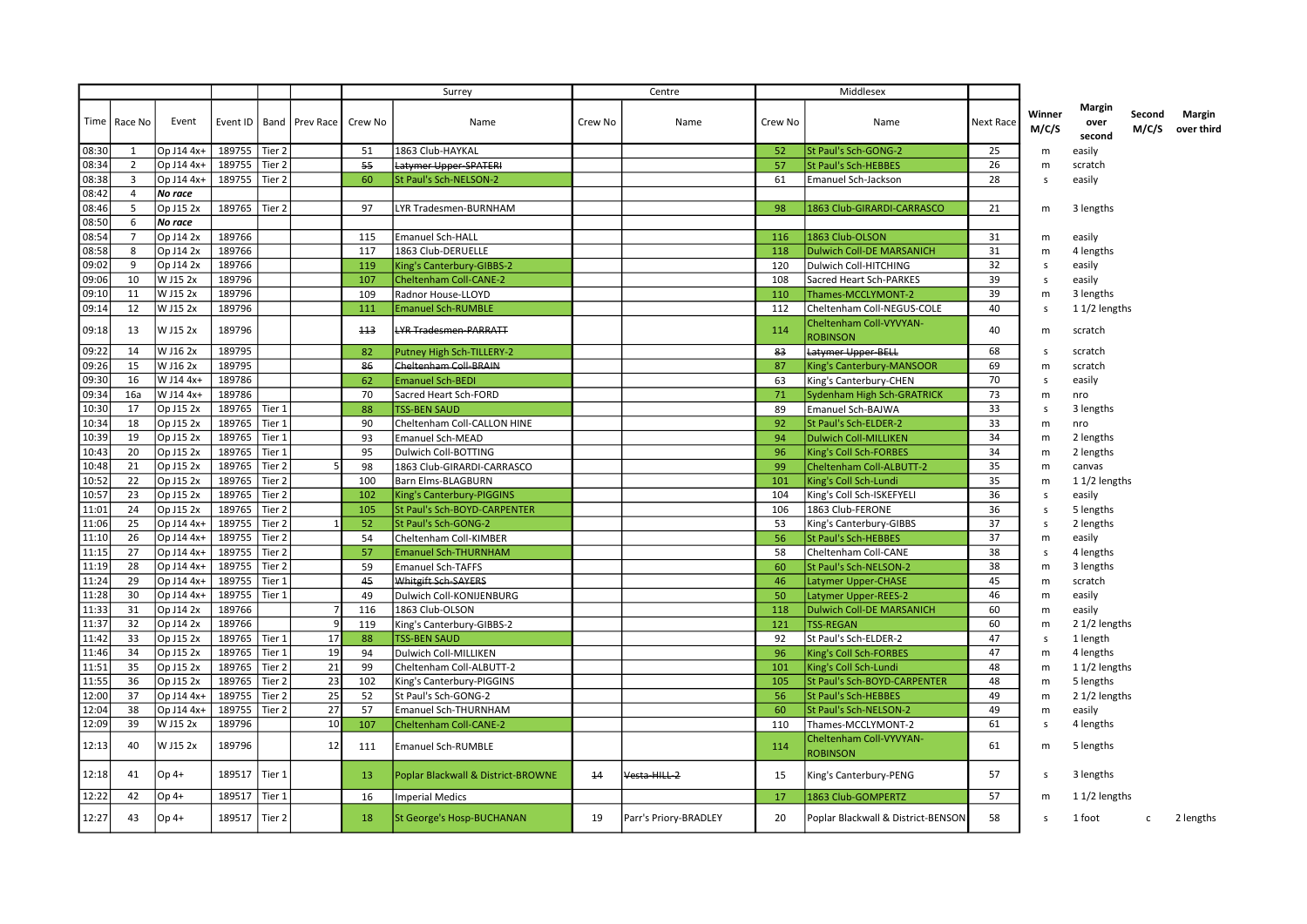| 12:31 | 44 | $Op4+$     | 189517<br>Tier 2   |    | 21             | <b>Royal Vets</b>                  |     |                                               | 22  | Cygnet-Bailey                                | 58           | s            | 3 lengths     |              |              |
|-------|----|------------|--------------------|----|----------------|------------------------------------|-----|-----------------------------------------------|-----|----------------------------------------------|--------------|--------------|---------------|--------------|--------------|
| 12:36 | 45 | Op J14 4x+ | 189755<br>Tier 1   | 29 | 46             | <b>Latymer Upper-CHASE</b>         |     |                                               | 47  | St Paul's Sch-ABUZAYYAD                      | 59           | s            | 5 lengths     |              |              |
| 12:40 | 46 | Op J14 4x+ | 189755<br>Tier 1   |    | 48             | Latymer Upper-ROBERTSON-2          |     |                                               | 50  | Latymer Upper-REES-2                         | 59           | m            | 2 lengths     |              |              |
| 12:45 | 47 | Op J15 2x  | 189765<br>Tier 1   | 33 | 88             | <b>TSS-BEN SAUD</b>                |     |                                               | 96  | King's Coll Sch-FORBES                       | <b>Final</b> | m            | 1/2 length    |              |              |
| 12:49 | 48 | Op J15 2x  | 189765<br>Tier 2   | 35 | 101            | King's Coll Sch-Lundi              |     |                                               | 105 | St Paul's Sch-BOYD-CARPENTER                 | <b>Final</b> | s            | 3 lengths     |              |              |
| 12:54 | 49 | Op J14 4x+ | 189755<br>Tier 2   | 37 | 56             | <b>St Paul's Sch-HEBBES</b>        |     |                                               | 60  | St Paul's Sch-NELSON-2                       | <b>Final</b> | s            | 11/2 lengths  |              |              |
| 12:58 | 50 | Op 1x      | 189522             |    | 132            | <b>TTR-Piers Reynolds</b>          | 133 | King's Canterbury-PEEL                        | 134 | QBC-STROMBERG                                | 62           | c            | easily        |              |              |
| 13:03 | 51 | Op 1x      | 189522             |    | 135            | Vesta-BENSON                       | 136 | Cygnet-PIGUET                                 | 137 | <b>TSS-AULD</b>                              | 62           | m            | 2 1/2 lengths |              |              |
| 13:07 | 52 | Op 1x      | 189522             |    | 138            | <b>Auriol Kensington-VERDON</b>    | 139 | QBC-O'BRIEN                                   | 149 | Auriol Kensington-BURMESTER                  | 62           | s            | 2 lengths     | $\mathsf{C}$ | 1 length     |
| 13:12 | 53 | Op J14 8x- | 189746             |    | 5              | <b>Emanuel Sch-BOYLE</b>           |     |                                               | 6   | St Paul's Sch-ACKRIM                         | 66           | m            | easily        |              |              |
| 13:16 | 54 | Op J14 8x- | 189746             |    | $\overline{7}$ | Latymer Upper-REES                 |     |                                               | 8   | St Paul's Sch-GONG                           | 66           | m            | 3/4 length    |              |              |
| 13:21 | 55 | Op J14 8x+ | 189746             |    | 9              | Latymer Upper-FLYNN                |     |                                               | 10  | <b>Dulwich Coll-KERSH</b>                    | 67           | m            | 5 lengths     |              |              |
| 13:25 | 56 | Op J14 8x+ | 189746             |    | 11             | <b>St Paul's Sch-NELSON</b>        |     |                                               | 12  | Latymer Upper-ROBERTSON                      | 67           | s            | scratch       |              |              |
| 13:30 | 57 | Op 4+      | 189517<br>  Tier 1 | 41 | 13             | Poplar Blackwall & District-BROWNE |     |                                               | 17  | 1863 Club-GOMPERTZ                           | Final        | <sub>S</sub> | 3 feet        |              |              |
| 13:34 | 58 | Op 4+      | 189517<br>Tier 2   | 43 | 18             | St George's Hosp-BUCHANAN          |     |                                               | 21  | <b>Royal Vets</b>                            | Final        | m            | 3 feet        |              |              |
| 14:30 | 59 | Op J14 4x- | 189755<br>Tier 1   | 45 | 46             | Latymer Upper-CHASE                |     |                                               | 50  | Latymer Upper-REES-2                         | Final        | m            | easily        |              |              |
| 14:34 | 60 | Op J14 2x  | 189766             | 31 | 118            | Dulwich Coll-DE MARSANICH          |     |                                               | 121 | <b>TSS-REGAN</b>                             | Final        | m            | dq            |              |              |
|       |    |            |                    |    |                |                                    |     |                                               |     | Cheltenham Coll-VYVYAN-                      |              |              |               |              |              |
| 14:39 | 61 | W J15 2x   | 189796             | 39 | 107            | Cheltenham Coll-CANE-2             |     |                                               | 114 | <b>ROBINSON</b>                              | Final        | m            | 1/2 length    |              |              |
| 14:43 | 62 | Op 1x      | 189522             | 50 | 133            | King's Canterbury-PEEL             | 137 | <b>TSS-AULD</b>                               | 138 | Auriol Kensington-VERDON                     | Final        | $\mathbf{C}$ | 3 lengths     | m            | 2 lengths    |
| 14:48 | 63 | $W$ 4+     | 189524             |    | 23             | King's Canterbury-WISEMAN          | 24  | Godolphin & Latymer-<br><b>Dolphins</b>       | 25  | Auriol Kensington-FONTAINE                   | 83           | $\mathbf{C}$ | $11/2$ lengt  | s            | 2 lengths    |
| 14:52 | 64 | No race    |                    |    |                |                                    |     |                                               |     |                                              |              |              |               |              |              |
| 14:57 | 65 | W 4+       | 189524             |    | 26             | Auriol Kensington-SARGENT          | 28  | Poplar Blackwall & District-<br><b>BEKKER</b> | 29  | <b>Putney High Sch-TILLERY</b>               | 83           | m            | 4 lengths     | s            | $11/2$ lengt |
| 15:01 | 66 | Op J14 8x- | 189746             | 53 | 6              | St Paul's Sch-ACKRIM               |     |                                               | 8   | <b>St Paul's Sch-GONG</b>                    | 77           | m            | 4 lengths     |              |              |
| 15:06 | 67 | Op J14 8x+ | 189746             | 55 | 10             | Dulwich Coll-KERSH                 |     |                                               | 11  | St Paul's Sch-NELSON                         | 77           | m            | 5 lengths     |              |              |
| 15:10 | 68 | W J16 2x   | 189795             | 14 | 82             | Putney High Sch-TILLERY-2          |     |                                               | 84  | Sydenham High Sch-HORNBY                     | 78           | s            | easily        |              |              |
| 15:15 | 69 | W J16 2x   | 189795             |    | 85             | <b>Latymer Upper-GREEN</b>         |     |                                               | 87  | King's Canterbury-MANSOOR                    | 78           | s            | easily        |              |              |
| 15:19 | 70 | W J14 4x+  | 189786             | 16 | 62             | <b>Emanuel Sch-BEDI</b>            |     |                                               | 64  | Putney High Sch-STUART                       | 84           | s            | 3 1/2 lengths |              |              |
| 15:24 | 71 | W J14 4x+  | 189786             |    | 65             | Cheltenham Coll-COOPER             |     |                                               | 66  | Sacred Heart Sch-HUDSON-<br><b>SOSNOWSKI</b> | 84           | s            | scratch       |              |              |
| 15:28 | 72 | W J14 4x+  | 189786             |    | 67             | King's Canterbury-LESTER           |     |                                               | 68  | <b>Barn Elms-STOTT</b>                       | 85           | m            | 4 lengths     |              |              |
| 15:33 | 73 | W J14 4x+  | 189786             |    | 69             | <b>Emanuel Sch-HEGAN</b>           |     |                                               | 71  | Sydenham High Sch-GRATRICK                   | 85           | s            | scratch       |              |              |
| 15:37 | 74 | W 2x       | 189528             |    | 72             | Thames-HEAD-2                      | 74  | Furnivall-ADAM                                | 76  | Sons of the Thames-SCRINE                    | <b>Final</b> | m            | 3 lengths     | $\mathsf{C}$ | 1 foot       |
| 15:42 | 75 | No race    | 189528             |    |                |                                    |     |                                               |     |                                              | 87           |              |               |              |              |
| 15:46 | 76 | Op J15 4x- | 189754 Tier 2      |    | 37             | Cheltenham Coll-ALBUTT             |     |                                               | 38  | King's Coll Sch-LUDLOW                       | 89           | m            | scratch       |              |              |
| 15:51 | 77 | Op J14 8x- | 189746             | 66 | 8              | St Paul's Sch-GONG                 |     |                                               | 11  | St Paul's Sch-NELSON                         | Final        | m            | 3 1/2 lengths |              |              |
| 15:55 | 78 | W J16 2x   | 189795             | 68 | 82             | Putney High Sch-TILLERY-2          |     |                                               | 85  | Latymer Upper-GREEN                          | <b>Final</b> | m            | 2 1/2 lengths |              |              |
| 16:00 | 79 | W J15 4x+  | 189785             |    | 39             | <b>Barn Elms-HILLIER</b>           |     |                                               | 40  | Thames-BRETT                                 | 92           | s            | easily        |              |              |
| 16:04 | 80 | W J15 4x+  | 189785             |    | 43             | Sacred Heart Sch-WEST              |     |                                               | 44  | <b>TSS-KEMP</b>                              | 93           | m            | easily        |              |              |
| 16:09 | 81 | W J14 2x   | 189797<br>Tier 2   |    | 126            | Putney High Sch-REJWAN             |     |                                               | 127 | King's Canterbury-SHAFT                      | 94           | s            | 11/4 lengths  |              |              |
| 16:13 | 82 | W J14 2x   | 189797<br>Tier 2   |    | 130            | <b>Putney High Sch-COVERLEY</b>    |     |                                               | 131 | LYR Tradesmen-GLENN                          | 95           | s            | 4 lengths     |              |              |
| 16:18 | 83 | W 4+       | 189524             | 63 | 24             | Godolphin & Latymer-Dolphins       |     |                                               | 29  | <b>Putney High Sch-TILLERY</b>               | <b>Final</b> | m            | 4 lengths     |              |              |
| 16:22 | 84 | W J14 4x+  | 189786             | 70 | 62             | <b>Emanuel Sch-BEDI</b>            |     |                                               | 65  | Cheltenham Coll-COOPER                       | 99           | s            | 5 lengths     |              |              |
| 16:27 | 85 | W J14 4x+  | 189786             | 72 | 68             | <b>Barn Elms-STOTT</b>             |     |                                               | 69  | <b>Emanuel Sch-HEGAN</b>                     | 99           | s            | 1 length      |              |              |
| 16:31 | 86 | No race    |                    |    |                |                                    |     |                                               |     |                                              |              |              |               |              |              |
| 16:36 | 87 | No race    | 189528             |    |                |                                    |     |                                               |     |                                              |              |              |               |              |              |
| 16:40 | 88 | Op J15 4x+ | 189754<br>Tier 2   |    | 34             | <b>Dulwich Coll-BULL-2</b>         |     |                                               | 35  | 1863 Club-ALVAREZ VAZQUEZ                    | 100          | s            | 11/4 lengths  |              |              |
| 16:45 | 89 | Op J15 4x+ | 189754<br>Tier 2   |    | 36             | Cheltenham Coll-BLANCHFIELD        |     |                                               | 38  | King's Coll Sch LUDLOW                       | 100          | s            | scratch       |              |              |
| 16:49 | 90 | Op J15 4x+ | 189754<br>Tier 1   |    | 30             | <b>TSS-LANDAU-2</b>                |     |                                               | 31  | St Paul's Sch-ELDER                          | 109          | s            | canvas        |              |              |